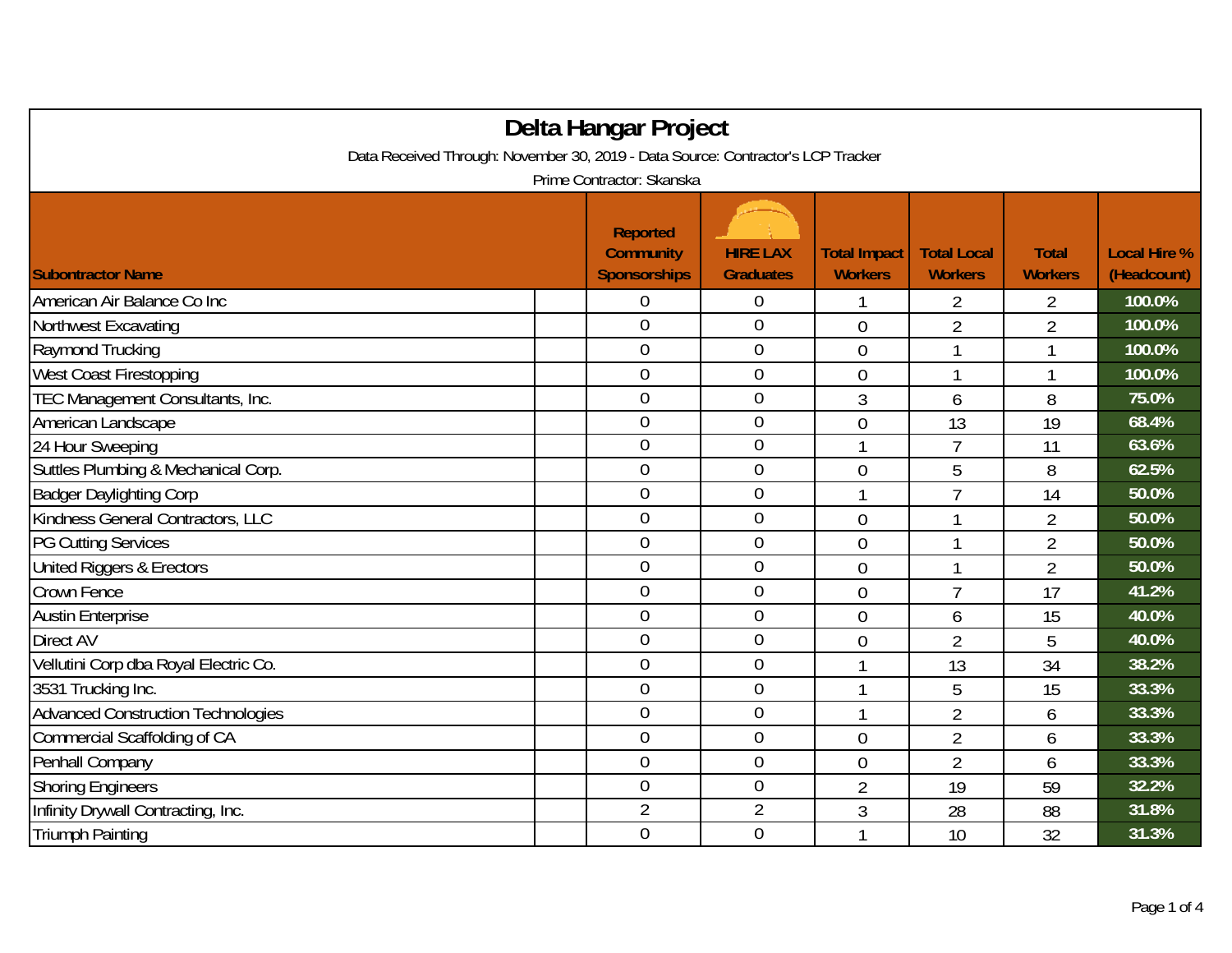| Delta Hangar Project<br>Data Received Through: November 30, 2019 - Data Source: Contractor's LCP Tracker<br>Prime Contractor: Skanska |  |                                                     |                                     |                                       |                                      |                                |                                    |  |
|---------------------------------------------------------------------------------------------------------------------------------------|--|-----------------------------------------------------|-------------------------------------|---------------------------------------|--------------------------------------|--------------------------------|------------------------------------|--|
| <b>Subontractor Name</b>                                                                                                              |  | <b>Reported</b><br><b>Community</b><br>Sponsorships | <b>HIRE LAX</b><br><b>Graduates</b> | <b>Total Impact</b><br><b>Workers</b> | <b>Total Local</b><br><b>Workers</b> | <b>Total</b><br><b>Workers</b> | <b>Local Hire %</b><br>(Headcount) |  |
| <b>Concrete Coring Company</b>                                                                                                        |  | $\overline{0}$                                      | $\boldsymbol{0}$                    | $\overline{0}$                        | 3                                    | 10                             | 30.0%                              |  |
| Gectwo, Inc.                                                                                                                          |  | $\mathbf 0$                                         | $\mathbf 0$                         | $\overline{2}$                        | 5                                    | 17                             | 29.4%                              |  |
| <b>GGG Demolition</b>                                                                                                                 |  | $\overline{0}$                                      | $\mathbf 0$                         | $\overline{2}$                        | 10                                   | 34                             | 29.4%                              |  |
| Martinez Steel Corporation                                                                                                            |  | $\overline{0}$                                      | $\mathbf 0$                         | $\overline{2}$                        | 20                                   | 70                             | 28.6%                              |  |
| Merli Concrete Pumping                                                                                                                |  | $\overline{0}$                                      | $\mathbf 0$                         | $\overline{0}$                        | $\overline{2}$                       | $\overline{7}$                 | 28.6%                              |  |
| <b>Griffith Company</b>                                                                                                               |  | $\overline{0}$                                      | $\mathbf 0$                         | 14                                    | 56                                   | 197                            | 28.4%                              |  |
| Gonsalves & Santucci dba Conco Pumping                                                                                                |  | 1                                                   | 1                                   | 7                                     | 37                                   | 138                            | 26.8%                              |  |
| Eberhard                                                                                                                              |  | $\overline{0}$                                      | $\overline{0}$                      | 1                                     | 10                                   | 38                             | 26.3%                              |  |
| Building Electronic Controls, Inc.                                                                                                    |  | $\mathbf 0$                                         | $\boldsymbol{0}$                    | $\overline{2}$                        | $\overline{2}$                       | 8                              | 25.0%                              |  |
| <b>Cosco Fire Protection</b>                                                                                                          |  | $\overline{0}$                                      | $\boldsymbol{0}$                    | $\overline{0}$                        | $\overline{4}$                       | 16                             | 25.0%                              |  |
| The M.S. Rouse Company                                                                                                                |  | $\overline{0}$                                      | $\overline{0}$                      | $\mathbf 0$                           | $\overline{2}$                       | 8                              | 25.0%                              |  |
| Nor Cal Pipeline Services, Inc.                                                                                                       |  | $\overline{0}$                                      | $\boldsymbol{0}$                    | 1                                     | $\overline{7}$                       | 29                             | 24.1%                              |  |
| <b>Hayward Baker</b>                                                                                                                  |  | $\mathbf 0$                                         | $\boldsymbol{0}$                    | 1                                     | 3                                    | 13                             | 23.1%                              |  |
| J Colavin & Son, Inc.                                                                                                                 |  | $\overline{0}$                                      | $\boldsymbol{0}$                    | $\overline{0}$                        | $\overline{2}$                       | 9                              | 22.2%                              |  |
| Cupertino Electric                                                                                                                    |  | $\overline{0}$                                      | $\boldsymbol{0}$                    | 4                                     | 12                                   | 55                             | 21.8%                              |  |
| Rosendin                                                                                                                              |  | $\overline{0}$                                      | $\mathbf 0$                         | $\overline{2}$                        | 6                                    | 29                             | 20.7%                              |  |
| <b>Xcel Mechanical Systems</b>                                                                                                        |  | $\overline{0}$                                      | $\mathbf 0$                         | $\overline{0}$                        | $\overline{7}$                       | 37                             | 18.9%                              |  |
| <b>MBI Excavation</b>                                                                                                                 |  | $\overline{0}$                                      | $\mathbf 0$                         | 1                                     | $\overline{2}$                       | 11                             | 18.2%                              |  |
| SRD Engineering, Inc.                                                                                                                 |  | $\overline{0}$                                      | $\overline{0}$                      | $\overline{2}$                        | 6                                    | 33                             | 18.2%                              |  |
| Veterans Engineering Services Inc                                                                                                     |  | $\overline{0}$                                      | $\boldsymbol{0}$                    | $\overline{0}$                        | $\overline{2}$                       | 11                             | 18.2%                              |  |
| The Herrick Corporation                                                                                                               |  | $\overline{2}$                                      | $\boldsymbol{0}$                    | $\overline{2}$                        | 8                                    | 45                             | 17.8%                              |  |
| Masonry Concepts, Inc.                                                                                                                |  | $\overline{0}$                                      | $\overline{0}$                      | $\overline{0}$                        | 3                                    | 17                             | 17.6%                              |  |
| Century Sweeping, Inc.                                                                                                                |  | $\overline{0}$                                      | $\boldsymbol{0}$                    | $\mathbf 0$                           |                                      | 6                              | 16.7%                              |  |
| McKeon Door West Inc                                                                                                                  |  | $\mathbf 0$                                         | $\overline{0}$                      | $\overline{0}$                        |                                      | 6                              | 16.7%                              |  |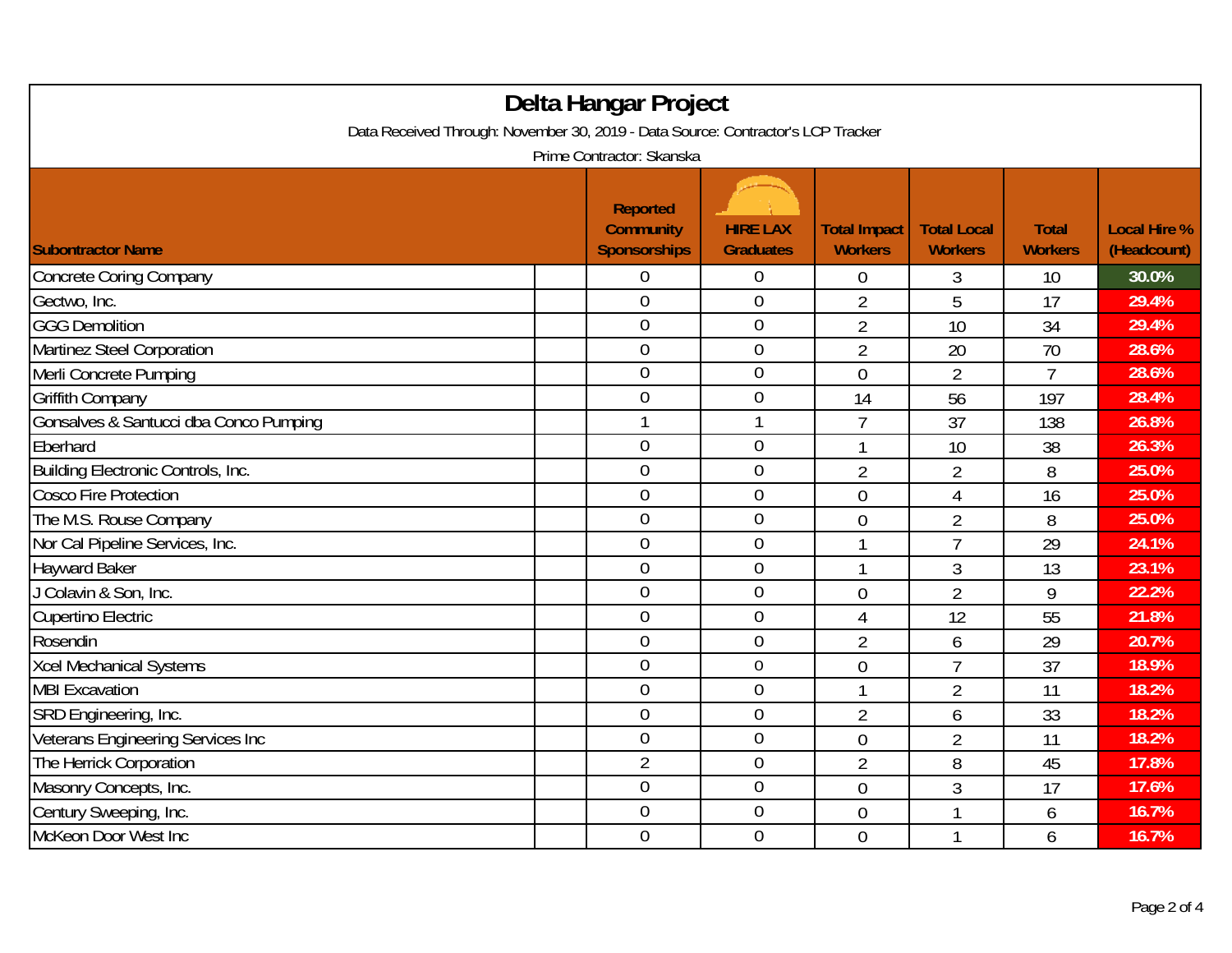| Delta Hangar Project<br>Data Received Through: November 30, 2019 - Data Source: Contractor's LCP Tracker |  |                                                            |                                     |                                       |                                      |                                |                                    |  |
|----------------------------------------------------------------------------------------------------------|--|------------------------------------------------------------|-------------------------------------|---------------------------------------|--------------------------------------|--------------------------------|------------------------------------|--|
| Prime Contractor: Skanska                                                                                |  |                                                            |                                     |                                       |                                      |                                |                                    |  |
| <b>Subontractor Name</b>                                                                                 |  | <b>Reported</b><br><b>Community</b><br><b>Sponsorships</b> | <b>HIRE LAX</b><br><b>Graduates</b> | <b>Total Impact</b><br><b>Workers</b> | <b>Total Local</b><br><b>Workers</b> | <b>Total</b><br><b>Workers</b> | <b>Local Hire %</b><br>(Headcount) |  |
| Savala Equipment Company, Inc.                                                                           |  | 0                                                          | $\overline{0}$                      | 0                                     |                                      | 6                              | 16.7%                              |  |
| FenceCorp Inc'                                                                                           |  | $\overline{0}$                                             | $\overline{0}$                      | $\mathbf{1}$                          | $\overline{2}$                       | 14                             | 14.3%                              |  |
| Gonsalves & Santucci, Inc. dba Conco                                                                     |  | $\overline{0}$                                             | $\boldsymbol{0}$                    | $\overline{0}$                        | 1                                    | $\overline{7}$                 | 14.3%                              |  |
| Red Hawk Fence & Environmental Services                                                                  |  | $\mathbf 0$                                                | $\boldsymbol{0}$                    | $\overline{0}$                        | 1                                    | 8                              | 12.5%                              |  |
| Schroder Iron                                                                                            |  | $\overline{0}$                                             | $\mathbf 0$                         | 0                                     | 1                                    | 8                              | 12.5%                              |  |
| R.J. Lalonde, Inc.                                                                                       |  | $\overline{0}$                                             | $\boldsymbol{0}$                    | 1                                     | 1                                    | 9                              | 11.1%                              |  |
| Mike Zarp, Inc.                                                                                          |  | $\overline{0}$                                             | $\mathbf{0}$                        | $\overline{2}$                        | $\overline{2}$                       | 20                             | 10.0%                              |  |
| Aragon Construction Inc.                                                                                 |  | $\overline{0}$                                             | $\mathbf 0$                         | 1                                     | 1                                    | 12                             | 8.3%                               |  |
| <b>Adkan Engineers</b>                                                                                   |  | $\overline{0}$                                             | $\boldsymbol{0}$                    | $\overline{0}$                        | $\overline{0}$                       | $\overline{7}$                 | 0.0%                               |  |
| <b>Applied Engineering Concepts</b>                                                                      |  | $\overline{0}$                                             | $\mathbf 0$                         | $\overline{0}$                        | 0                                    | $\overline{4}$                 | 0.0%                               |  |
| <b>Assa Abloy Entrance Systems</b>                                                                       |  | $\overline{0}$                                             | $\overline{0}$                      | 0                                     | 0                                    | 1                              | 0.0%                               |  |
| <b>B &amp; I Equipment Rental LLC</b>                                                                    |  | $\overline{0}$                                             | $\boldsymbol{0}$                    | $\overline{0}$                        | $\overline{0}$                       | 5                              | 0.0%                               |  |
| <b>BC Traffic Specialist</b>                                                                             |  | $\overline{0}$                                             | $\mathbf{0}$                        | $\overline{0}$                        | $\overline{0}$                       | $\overline{2}$                 | 0.0%                               |  |
| <b>Best Contracting Services</b>                                                                         |  | $\overline{0}$                                             | $\mathbf 0$                         | $\overline{0}$                        | $\overline{0}$                       | 5                              | 0.0%                               |  |
| <b>Bill Higgins</b>                                                                                      |  | $\overline{0}$                                             | $\boldsymbol{0}$                    | $\mathbf 0$                           | 0                                    | 3                              | 0.0%                               |  |
| <b>Building Specialty Systems</b>                                                                        |  | $\mathbf 0$                                                | $\boldsymbol{0}$                    | $\overline{0}$                        | $\overline{0}$                       | $\overline{2}$                 | 0.0%                               |  |
| <b>Crane Rental Service</b>                                                                              |  | $\overline{0}$                                             | $\mathbf 0$                         | $\overline{0}$                        | $\overline{0}$                       | 5                              | 0.0%                               |  |
| Davidson Laddison Inc dba Addision Equipment Rental                                                      |  | $\overline{0}$                                             | $\mathbf{0}$                        | $\overline{0}$                        | 0                                    | $\mathfrak{Z}$                 | 0.0%                               |  |
| <b>ECCO Equipment Corporation</b>                                                                        |  | $\overline{0}$                                             | $\mathbf 0$                         | $\overline{0}$                        | $\overline{0}$                       | $\mathbf{1}$                   | 0.0%                               |  |
| <b>Excalibur Well Services Corp</b>                                                                      |  | $\overline{0}$                                             | $\mathbf 0$                         | $\overline{0}$                        | $\overline{0}$                       | 23                             | 0.0%                               |  |
| F & B Equipment LLC                                                                                      |  | $\boldsymbol{0}$                                           | $\mathbf 0$                         | $\overline{0}$                        | $\overline{0}$                       | 1                              | 0.0%                               |  |
| Fine Grade Equipment, Inc.                                                                               |  | $\overline{0}$                                             | $\mathbf 0$                         | $\overline{0}$                        | $\overline{0}$                       | 1                              | 0.0%                               |  |
| G.B.H. Enterprises Inc                                                                                   |  | $\boldsymbol{0}$                                           | $\boldsymbol{0}$                    | $\boldsymbol{0}$                      | 0                                    | 1                              | 0.0%                               |  |
| Industrial High Voltage                                                                                  |  | $\overline{0}$                                             | $\mathbf 0$                         | $\overline{0}$                        | $\overline{0}$                       | 6                              | 0.0%                               |  |